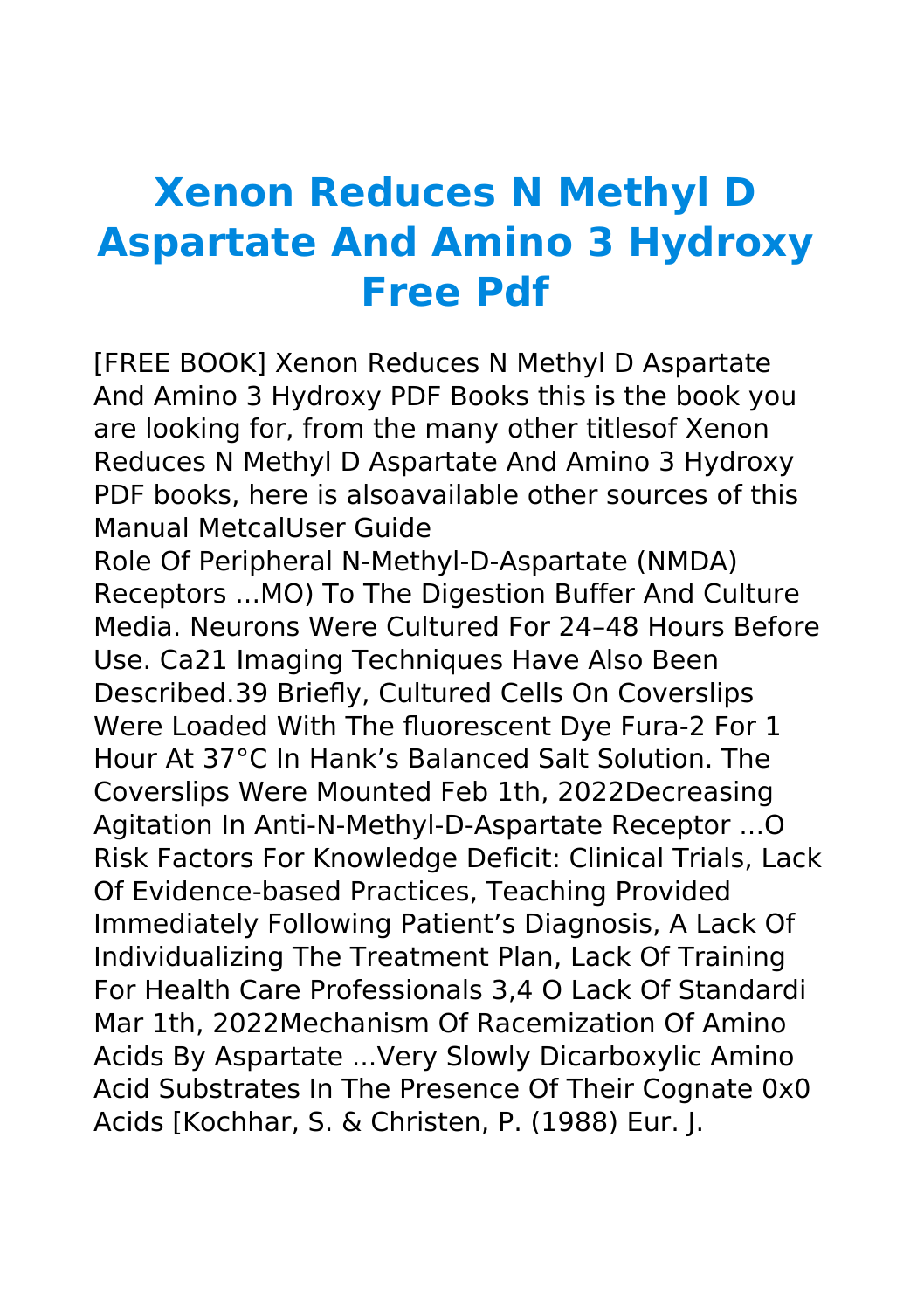Biochern. 175, 433-4381. Tyrosine, Phenylalanine And Alanine Are Racemized At The Same Rate Although T Apr 1th, 2022.

Methyl Protect METHYL PROTECT - The Natural5. Kim JM, Stewart R, Kim SW, Yang SJ, Shin IS, Yoon JS. Predictive Value Of Folate, Vitamin B12 And Homocysteine Levels In Late-life Depression. Br J Psychiatry. 2008 Apr;192(4):268-74. 6. Setola E, Et Al. I Apr 1th, 2022METHYL METHACRYLATE HAZARD SUMMARY Methyl …\* Methyl Methacrylate May Damage The Nervous System Causing Numbness, "pins And Needles," And/or Weakness In The Hands And Feet. \* Methyl Methacrylate May Affect The Liver And Kidneys. \* Methyl Methacrylate Is A FLAMMABLE And REACTIVE Chemical And A FIRE And EXPLOSION HAZARD. IDENTIFICATION Methyl Met Jun 1th, 2022Mass Spectrometric Fragmentation Of Methyl 2-Omethyl-, 4 ...Kef. [7, 11] Give M.p. 147-148°C. B. Hydrogenolysis Of A Small Amount Of V Carried Out In The Above Described Manner Using 1,2-dimethoxyethane As The Inert Solvent Yielded A Substance Melting At 147— 148°C. Results And Discussion The Mass Spectra Of Methyl 2-O-methyl-And 4-O-methyl-a-D-glucopyranoside I And II (Table 1) Are Qualitatively ... Jun 1th, 2022. Amino Acid Composition Reduces Frequency Of Common …Creased Risk Of Infection. On Average The Patients Had 11.1 Infections During The 12 Months Before The Study. Compli-ance For The Intake Of The